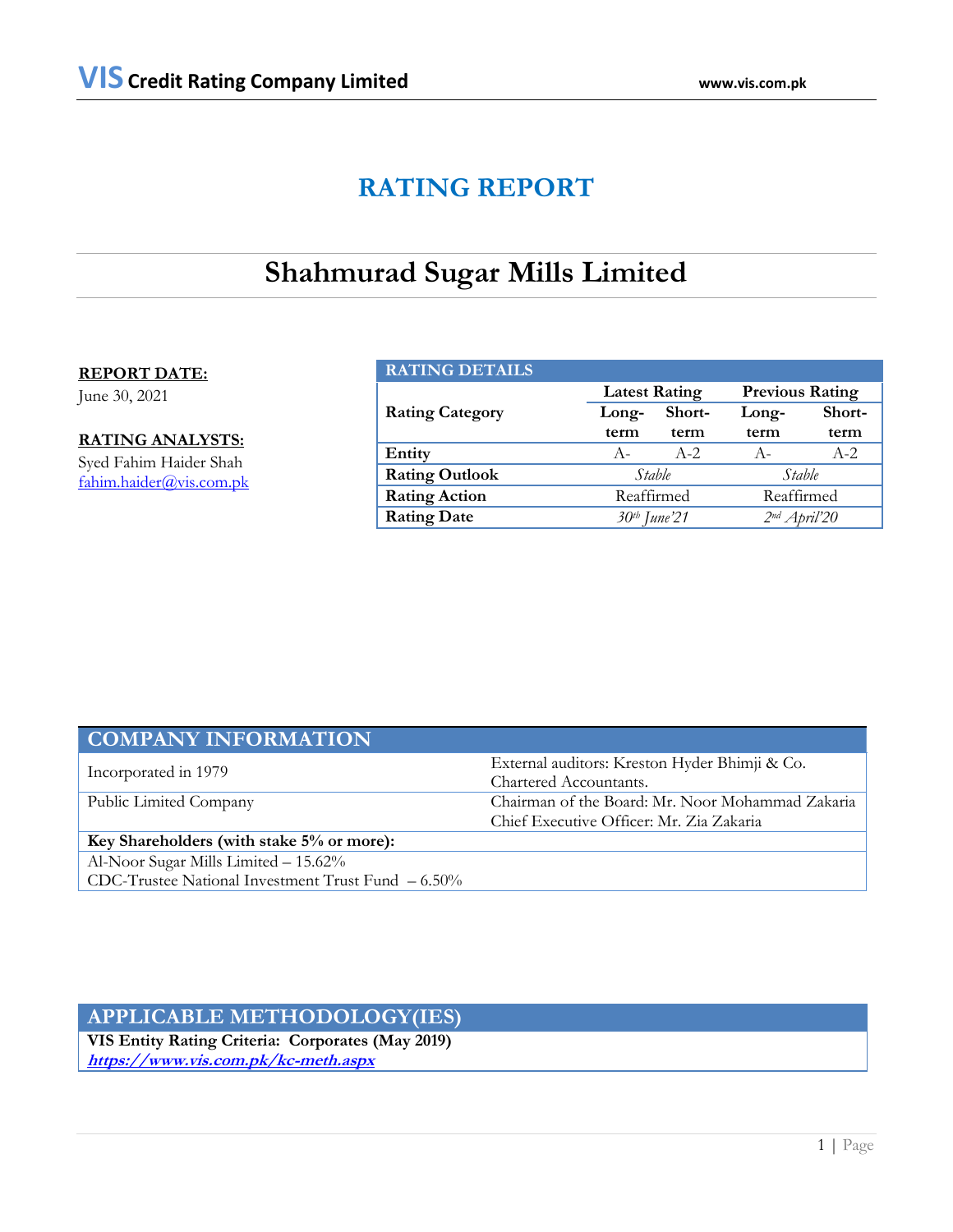### **Shahmurad Sugar Mills Limited**

# **OVERVIEW OF THE**

**INSTITUTION RATING RATIONALE**

Incorporated in 1979, Shahmurad Sugar Mills Limited (SSML) is a public limited company and is listed on Pakistan Stock Exchange. The company is involved in production of sugar and ethanol and is a part of Al-Noor Group.

Shahmurad Sugar Mills Limited (SSML) is part of Al-Noor Group (ANG). The group has presence in sugar, ethanol, medium density fiber, rice, modaraba and insurance business. SSML is principally engaged in manufacturing of sugar and ethanol located at Jhok, District Sajawal in the province of Sindh.

#### **Operating Performance**

#### **Sugar**

The company has an installed sugarcane crushing capacity of 11,000 MT per day (MY20: 11,000 MT per day). During the crushing season MY21, the mill operated for 90 days (MY20: 96 days) due to lower sugarcane availability in the adjoining area of the mill. The mill crushed 441,293 MT (MY20: 444,430 MT) of sugarcane during the season while operating at a capacity utilization of 44.6% (MY20: 42.1%). In line with slightly lower sucrose recovery rate of 10.7% (MY20: 11.0%) mainly owing to early start of crushing seasonand insufficient water availability for crop, overall sugar produced decreased slightly to 47,220 MT (MY20: 48,786) during MY21.

|                                           | <b>MY20</b> | <b>MY21</b> |
|-------------------------------------------|-------------|-------------|
| <b>Installed Crushing Capacity (MTPD)</b> | 11,000      | 11,000      |
| No. of days Mill Operated                 | 96          | 90          |
| Capacity based on Operating Days (MT)     | 1,056,000   | 990,000     |
| <b>Actual Crushing (MT)</b>               | 444,430     | 441,293     |
| <b>Capacity Utilization</b>               | $42.09\%$   | 44.58%      |
| Sugar Produced (MT)                       | 48,786      | 47,220      |
| <b>Recovery Rate</b>                      | 11.00%      | $10.70\%$   |

#### **Ethanol**

The company has two ethanol production units, each having production capacity of 100 MT per day. Ethanol plant II is a relatively new unit which became operational in MY18. Both ethanol units were operational for slightly lesser days vis-à-vis corresponding period of last year. Plant I produced 8,520 MT (MY20: 10,381 MT) while plant II produced 10,598 MT (MY20: 13,849 MT) of ethanol. The decreasein ethanol production was due to lower quantities of molasses purchased from the outside despite largely stable in-house production of 19,740 MT (MY20: 19,715 MT) which meets only 10% of overall requirement.

|                             | <b>MY20</b> | <b>MY21</b> |
|-----------------------------|-------------|-------------|
| $PLANT-I$                   |             |             |
| Days in Operation           | 114         | 105         |
| Capacity per day (MT)       | 100         | 100         |
| <b>Total Capacity</b>       | 11,400      | 10,500      |
| <b>Actual Production</b>    | 10,381      | 8,520       |
| <b>Capacity Utilization</b> | 91.1%       | 81.1%       |
| <b>PLANT-II</b>             |             |             |
| Days in Operation           | 147         | 127         |
| Capacity per day (MT)       | 100         | 100         |
| <b>Total Capacity</b>       | 14,700      | 12,700      |
| <b>Actual Production</b>    | 13,849      | 10,598      |
| <b>Capacity Utilization</b> | $94.2\%$    | 83.4%       |
| Total                       |             |             |
| Capacity                    | 26,100      | 23,200      |
| Production                  | 24,230      | 19,118      |
| Utilization                 | 92.8%       | 82.4%       |

#### **Financial Snapshot**

**Tier-1 Equity:** end-HY21: Rs. 3.4b; end-MY20: Rs. 3.4b; end-MY19: Rs. Rs. 3.0b.

**Assets:** end-HY21: Rs. 15.5b; end-MY20: Rs. 11.3b; end-MY19: Rs 10.4.

**Net Profit**: HY21: Rs. 131m; MY20: Rs. 760m; MY19: Rs. 1.2b.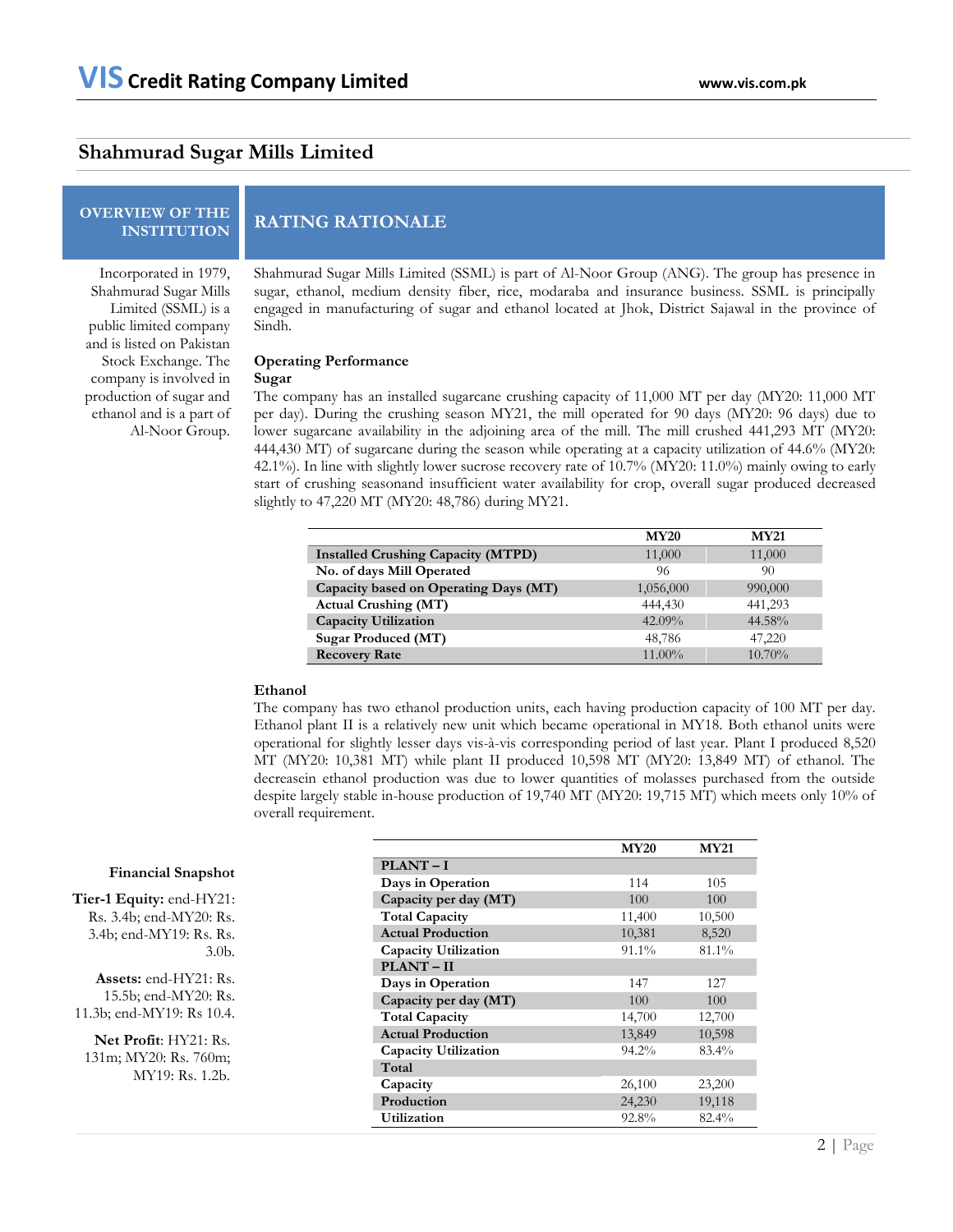#### **Business Risk**

Risk profile of sugar sector is considered high given inherent cyclicality in the crop levels and raw material prices. Moreover, distortion in pricing mechanism of raw material prices and refined sugar also creates challenge for sugar mills. Typically, sugarcane production has a 3-to-5 year cycle, driven largely by government support for farmers and crop yield. Sugarcane production has increased by 22% to 81m MT on account of increase in area under cultivation and improvement in crop yield during MY21. Based on around 68% crushing and an average recovery rate of 10.2%, the sector has produced 5.62m MT of sugar in MY21. Meanwhile, sugar demand is projected at 5.9m MT for the period. While narrow demand and supply dynamics may lead to high sugar prices, government may intervene by importing sugar in order to control prices. Meanwhile, margins may also be curtailed by increasing trend in sugarcane prices. During MY21, sugarcane procurement prices have been recorded as higher against the minimum support price of Rs. 202 per mound in Sindh. However, sector's risk profile draws support from diversification into distillery, power and steel segments.

#### **Asset base comprises current assets; no major capex plan underway**

The accumulation of asset base to Rs. 15.5b (MY20: Rs. 11.3b) by end-HY21 was mainly manifested in higher inventory levels due to seasonality effect. Non-current assets, representing around one-third of overall asset mix, amounted to Rs. 5.3b (MY20: Rs. 5.4b) with depreciation expense exceeding capex of Rs. 40m (MY20: Rs. 247m) which mainly pertained to replacement of some key machinery components before the commencement of crushing season. Going forward, the capex plan is projected to remain in the range of Rs. 250m to Rs. 300m per annum over the rating horizon.

Stock in trade stood higher at Rs. 8.4b (MY20: Rs. 1.6b) which mainly pertained to sugar and ethanol finished inventory at end-HY21. Trade receivables increased, though remained on the lower side amounting Rs. 435m (MY20: Rs. 207m) as the company makes sugar sales on cash basis and ethanol is exported on LC. Loans and advances declined to Rs. 358m (MY20: Rs. 1.5b) primarily due to reduction in advances against purchase of molasses. The company normally makes advance payments during the 4<sup>th</sup> quarter of every year to secure the supply of molasses. Other receivables remained stagnant at Rs. 177m (MY20: 177m) with export subsidy receivables being the major component (99%) at end-HY21. Short-term investment amounted to Rs. 2m (MY20: Rs. 2.1b) as funds were utilized in working capital requirements. Cash and bank balance amounted to Rs. 497m (MY20: Rs. 36m) at end-HY21.

#### **Profitability under pressure due to higher raw material prices**

Net revenue of the company increased to Rs. 11.1b (MY19: Rs. 9.5b) driven by growth in sales of both sugar amounting Rs. 4.1b (MY19: Rs. 3.0b) and ethanol amounting Rs. 7.1b (MY19: Rs. 6.5b) during MY20. Contribution of sugar in overall revenue mix increased to 36% (MY19: 32%) on account of improved volumetric sales of 63,438 MT (MY19: 59,091 MT) at an average selling price of Rs. 63.9/kg (MY19: Rs. 51.3/kg).Despite lower volumetric exports of 45,808 MT (MY19: 60,645 MT), Ethanol sales increased due to higher average selling price of Rs. 154,787/MT (MY19: Rs. 106,633/MT) during MY20.

Cost of sales increased at a higher pace in relation to the top-line, amounting to Rs. 9.6b (MY19: Rs. 7.5b) during MY20.Increase was mainly led by higher average sugarcane price of Rs. 287 per mound vis-à-vis the minimum support price of Rs. 192 per mound and higher molasses price in view of increased demand.Resultantly, gross profit decreased to Rs. 1.6b (MY19: Rs. 2.0b) due to contraction of gross margin of ethanol division to 18.5% (MY19: 28.1%) despite marginal increase in sugar division margin of 7.0% (MY19: 6.4%). Operating expenses stood lower at Rs. 391m (MY19: Rs. 440m) due to lower export volumes, partially offset by increase in other expense owing to provision charge for export subsidy amounting to Rs. 59m (MY19: nil). Other income was also recorded lower at Rs. 75m (MY19: Rs. 134m) as the impact of higher income of bank deposits was more than offset by decrease in foreign exchange gain. Finance cost was Rs. 344m (MY19: Rs. 350m). Accounting for taxation, the company reported net income of Rs. 760m (MY19: Rs. 1.2b) as net margin declined to 6.8% (MY19: 12.7%) during MY20.

During HY21, net revenue was recorded lower at Rs. 3.6b (HY20: Rs. 5.1b) due to lower volumetric sales of both sugar and ethanol, partially offset by favorable prices. Gross profit also declined to 292m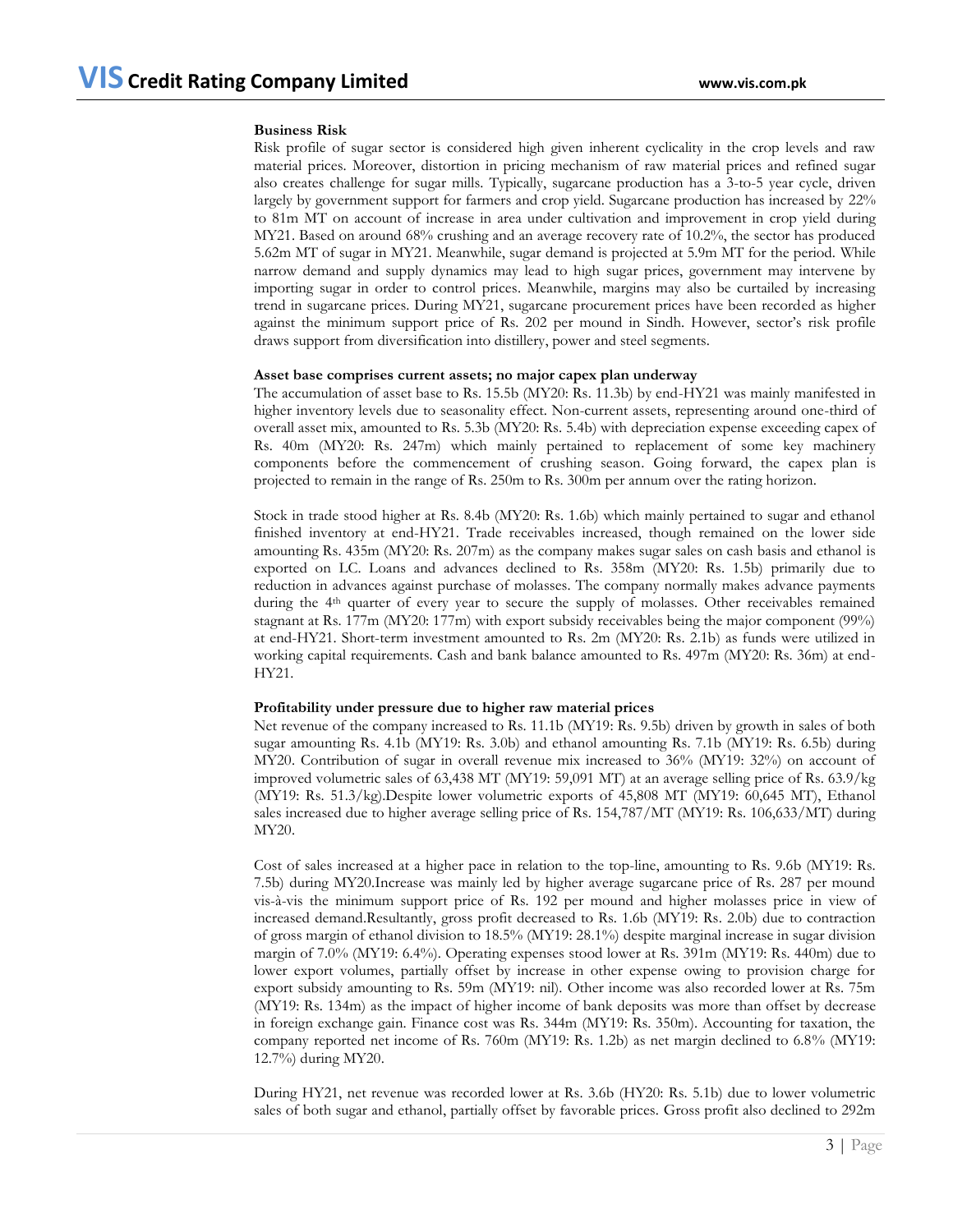(MY20: Rs. 560m) with the contraction of gross margin to 8.2% as the company couldn't pass on the impact of higher sugarcane and molasses prices. However, the company is expecting margins to improve in the second half of MY21 mainly due to increase in sugar price and export of high-margin ethanol that is currently in the stock. Operating cost amounted to Rs. 180m (HY20: Rs. 171m) while other income increased to Rs. 217m (HY20: Rs. 106m) mainly due to higher income on bank deposits. With short-term borrowings utilization at peak levels towards the end of crushing season and lower average interest rates, finance cost amounted to Rs. 154m (HY20: Rs. 190m). Accounting for the taxation, the company reported net profit of Rs. 131m (HY20: Rs. 249m) with lower net margin of 3.7% (HY20: 4.9%) during HY21.

### **Liquidity impacted by lower profits**

The company's cash flows has depicted a declining trend over the review period. In line with lower profitability, funds from operations (FFO) decreased to Rs. 1.3b (MY19: Rs. 1.6b) in MY20 and further to Rs. 207m in HY21. While the company's debt repayment capacity remains adequate, lower cash flows has led to decrease in debt service coverage ratio to 1.42x (MY20: 2.71x) in HY21. The annualized FFO-to-total debt ratio also weakened to 0.04x (MY20: 0.25x) as the impact of decline in long-term debt was more than offset by lower cash flows and higher short-term borrowings for elevated working capital requirements at end-HY21. Current ratio was recorded at 1.1x (MY20: 1.1x) at end-HY21.

### **Elevated capitalization indicators due to seasonality factor**

Equity base of the company (excluding revaluation) remained largely stable at 3.4b (MY20: Rs. 3.4b) at end-HY21. Revaluation surplus amounted to Rs. 1.3b (MY20: Rs. 1.4b). Total liabilities, however, stood higher at Rs. 10.8b (MY20: Rs. 6.5b) mainly on account of increased short-term borrowings of Rs. 8.5b (MY20: Rs. 3.6b) to meet higher working capital requirements. Long-term debt decreased to Rs. 1.4b (MY20: Rs. 1.5b) by end-HY21. With stable equity base and higher short-term borrowings, gearing and debt leverage was recorded higher at 2.95x (MY20: 1.48x) and 3.23x (MY20: 1.89x) at end-HY21. With scheduled repayments of long-term debt and lower short-term borrowings, gearing levels are projected to decline by end-FY21.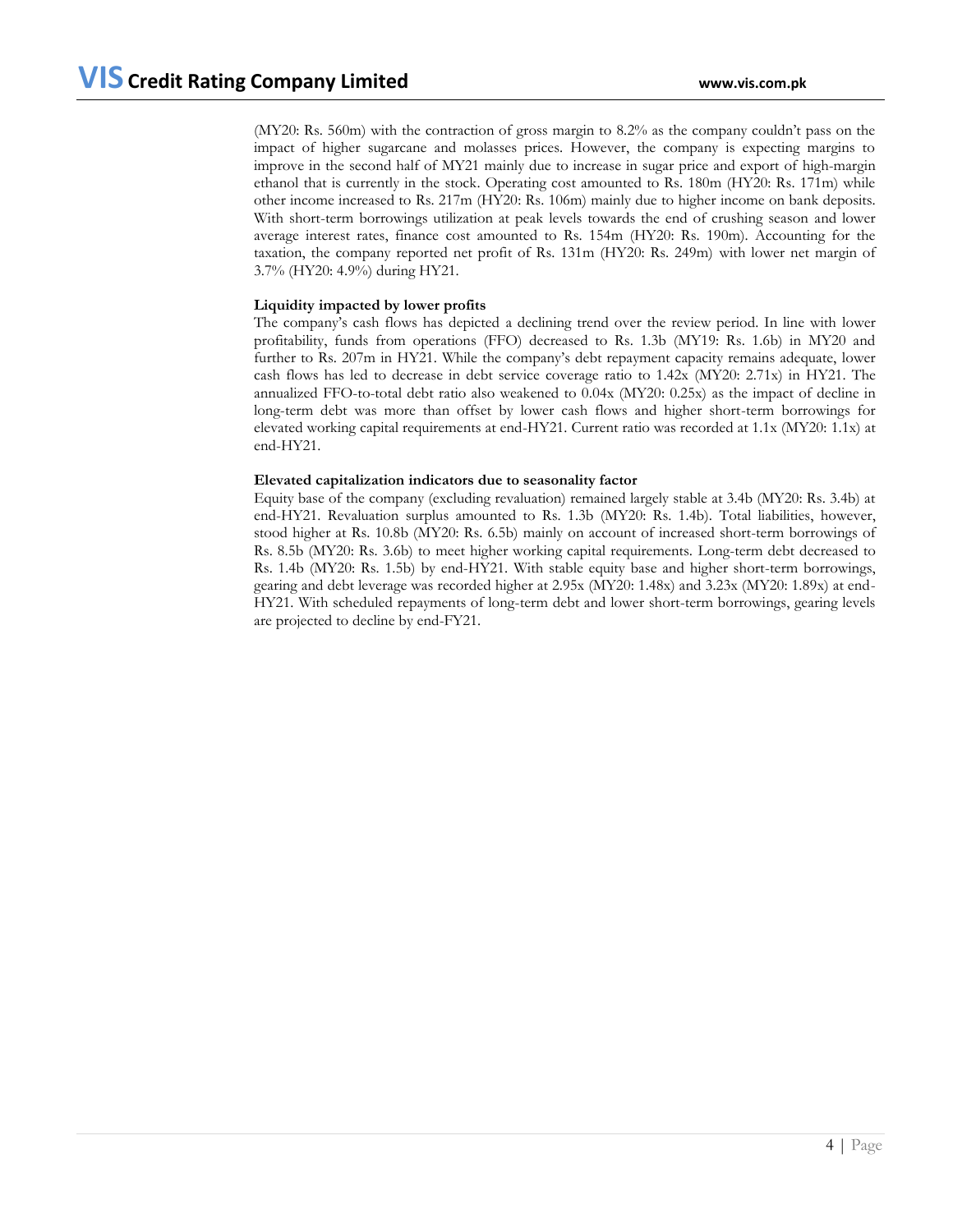# **Shahmurad Sugar Mills Limited Annexure I**

| <b>FINANCIAL SUMMARY</b> (amounts in PKR millions)         |             |             |             |
|------------------------------------------------------------|-------------|-------------|-------------|
| <b>BALANCE SHEET</b>                                       | <b>MY19</b> | <b>MY20</b> | <b>HY21</b> |
| Property, Plant & Equipment                                | 5,499       | 5,387       | 5,250       |
| Stock-in-Trade                                             | 1,968       | 1,603       | 8,413       |
| <b>Trade Debts</b>                                         | 460         | 207         | 435         |
| <b>Loans and Advances</b>                                  | 1,586       | 1,468       | 358         |
| <b>Short-term Investment</b>                               | 201         | 2,104       | 2           |
| <b>Cash &amp; Bank Balances</b>                            | 62          | 36          | 497         |
| <b>Other Assets</b>                                        | 615         | 506         | 583         |
| <b>Total Assets</b>                                        | 10,391      | 11,312      | 15,538      |
| <b>Trade and Other Payables</b>                            | 1,107       | 1,329       | 840         |
| <b>Short-Term Borrowings</b>                               | 3,113       | 3,641       | 8,543       |
| Long-Term Borrowings (Inc. current matur)                  | 1,699       | 1,456       | 1,355       |
| <b>Other Liabilities</b>                                   | 46          | 59          | 96          |
| <b>Total Liabilities</b>                                   | 5,965       | 6,484       | 10,834      |
| <b>Tier-1 Equity</b>                                       | 2,950       | 3,438       | 3,355       |
| <b>Total Equity</b>                                        | 4,426       | 4,827       | 4,705       |
| Paid up Capital                                            | 211         | 211         | 211         |
|                                                            |             |             |             |
| <b>INCOME STATEMENT</b>                                    | <b>MY19</b> | <b>MY20</b> | <b>HY21</b> |
| <b>Net Sales</b>                                           | 9,498       | 11,144      | 3,559       |
| <b>Gross Profit</b>                                        | 2,010       | 1,592       | 292         |
| <b>Operating Profit</b>                                    | 1,705       | 1,276       | 329         |
| <b>Profit Before Tax</b>                                   | 1,355       | 932         | 175         |
| Profit After Tax                                           | 1,206       | 760         | 131         |
| <b>FFO</b>                                                 | 1,612       | 1,263       | 207         |
|                                                            |             |             |             |
| <b>RATIO ANALYSIS</b>                                      | <b>MY19</b> | <b>MY20</b> | <b>HY21</b> |
| Gross Margin (%)                                           | 21.2        | 14.3        | 8.2         |
| Net Margin (%)                                             | 12.7        | 6.8         | 3.7         |
| <b>Current Ratio</b>                                       | 1.05        | 1.12        | 1.05        |
| <b>Net Working Capital</b>                                 | 236         | 616         | 483         |
| FFO to Long-Term Debt                                      | 0.95        | 0.87        | $0.31*$     |
| FFO to Total Debt                                          | 0.34        | 0.25        | $0.04*$     |
| Debt Servicing Coverage Ratio (x)                          | 3.30        | 2.71        | 1.42        |
| Gearing (x)                                                | 1.63        | 1.48        | 2.95        |
| Debt Leverage (x)                                          | 2.02        | 1.89        | 3.23        |
| <b>Inventory + Receivable/Short-term</b><br>Borrowings (x) | 0.78        | 0.50        | 1.04        |

 *\*Annualized*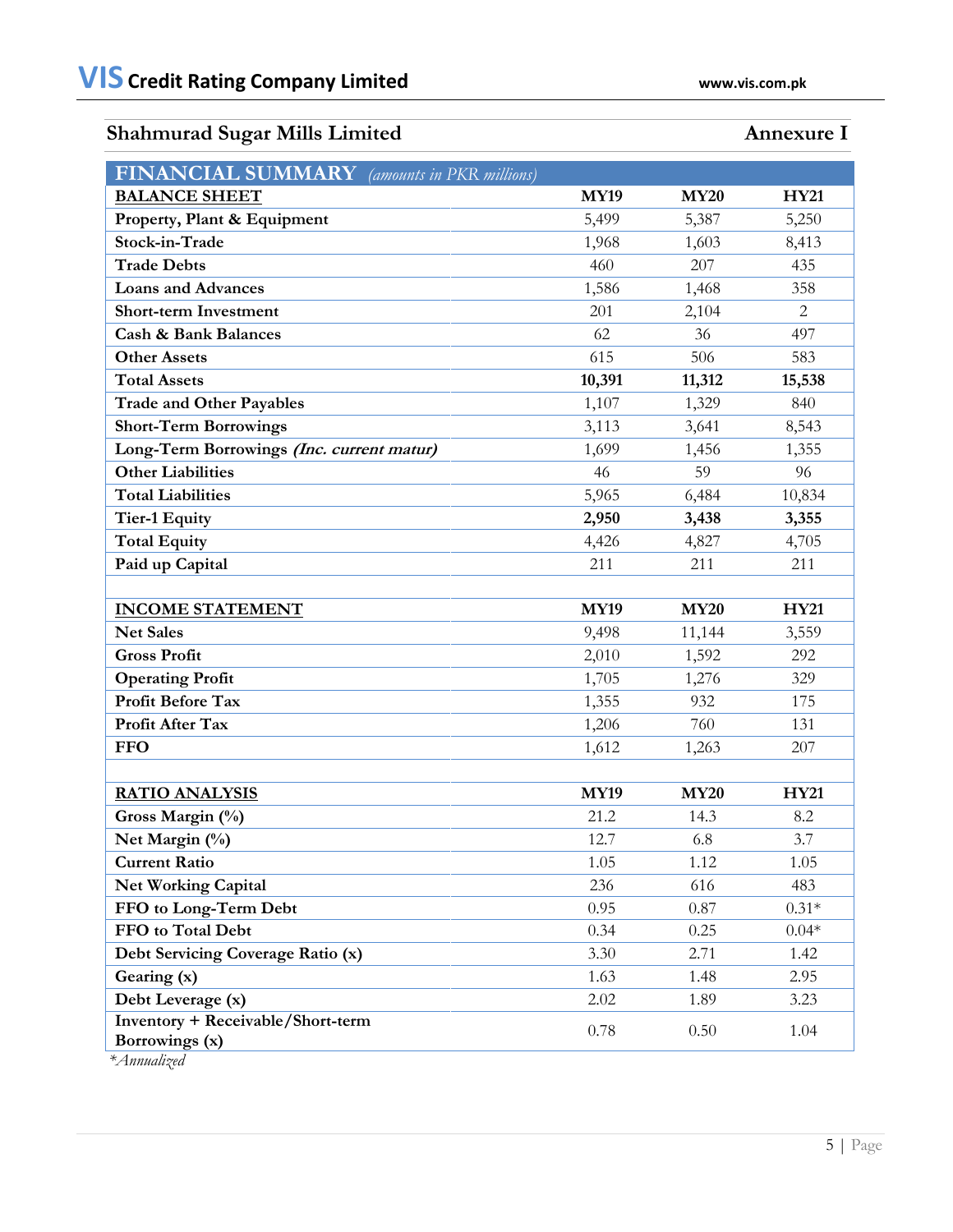## **ISSUE/ISSUER RATING SCALE & DEFINITIONS Annexure II**

# **VIS** Credit Rating Company Limited

### **RATING SCALE & DEFINITIONS: ISSUES / ISSUERS**

#### Medium to Long-Term

#### AAA

Highest credit quality; the risk factors are negligible, being only slightly more than for risk-free Government of Pakistan's debt.

#### AA+, AA, AA-

High credit quality; Protection factors are strong. Risk is modest but may vary slightly from time to time because of economic conditions.

#### A+, A, A-

Good credit quality; Protection factors are adequate. Risk factors may vary with possible changes in the economy.

#### **BBB+ BBB BBB-**

Adequate credit quality; Protection factors are reasonable and sufficient. Risk factors are considered variable if changes occur in the economy.

#### **BB+ BB BB-**

Obligations deemed likely to be met. Protection factors are capable of weakening if changes occur in the economy. Overall quality may move up or down frequently within this category.

#### B+, B, B-

Obligations deemed less likely to be met. Protection factors are capable of fluctuating widely if changes occur in the economy. Overall quality may move up or down frequently within this category or into higher or lower rating grade.

#### $_{\rm ccc}$

Considerable uncertainty exists towards meeting the obligations. Protection factors are scarce and risk may be substantial.  $_{\rm cc}$ 

A high default risk

#### ¢

A very high default risk

#### D

Defaulted obligations

Rating Watch: VIS places entities and issues on 'Rating Watch' when it deems that there are conditions present that necessitate re-evaluation of the assigned rating(s). Refer to our 'Criteria for Rating Watch' for details. www.vis.com.pk/images/criteria\_watch. pdf

Rating Outlooks: The three outlooks 'Positive', 'Stable' and 'Negative' qualify the potential direction of the assigned rating(s). An outlook is not necessarily a precursor of a rating change. Refer to our 'Criteria for Rating Outlook' for details.www.vis.com.pk/ images/criteria outlook.pdf

(SO) Rating: A suffix (SO) is added to the ratings of 'structured' securities where the servicing of debt and related obligations is backed by some sort of financial assets and/or credit support from a third party to the transaction. The suffix (SO), abbreviated for 'structured obligation', denotes that the rating has been achieved on grounds of the structure backing the transaction that enhanced the credit quality of the securities and not on the basis of the credit quality of the issuing entity alone.

### Short-Term

#### $A-1+$

Highest certainty of timely payment; Short-term liquidity, including internal operating factors and /or access to alternative sources of funds, is outstanding and safety is just below risk free Government of Pakistan's short-term obligations.

#### $A-1$

High certainty of timely payment; Liquidity factors are excellent and supported by good fundamental protection factors. **Risk factors are minor.** 

#### $A-2$

Good certainty of timely payment. Liquidity factors and company fundamentals are sound. Access to capital markets is good. Risk factors are small.

#### $A-3$

Satisfactory liquidity and other protection factors qualify entities / issues as to investment grade. Risk factors are larger and subject to more variation. Nevertheless, timely payment is expected.

#### B

Speculative investment characteristics; Liquidity may not be sufficient to ensure timely payment of obligations.

Capacity for timely payment of obligations is doubtful.

(bir) Rating: A suffix (bir) is added to the ratings of a particular banking facility obtained by the borrower from a financial institution. The suffix (blr), abbreviated for 'bank loan rating' denotes that the rating is based on the credit quality of the entity and security structure of the facility.

'p' Rating: A 'p' rating is assigned to entities, where the management has not requested a rating, however, agrees to provide informational support. A 'p' rating is shown with a 'p' subscript and is publicly disclosed. It is not modified by a plus (+) or a minus (-) sign which indicates relative standing within a rating category. Outlook is not assigned to these ratings. Refer to our 'Policy for Private Ratings' for details. www.vis.com.pk/images/ policy\_ratings.pdf

'SD' Rating: An 'SD' rating is assigned when VIS believes that the ratee has selectively defaulted on a specific issue or obligation but it will continue to meet its payment obligations on other issues or obligations in a timely manner.